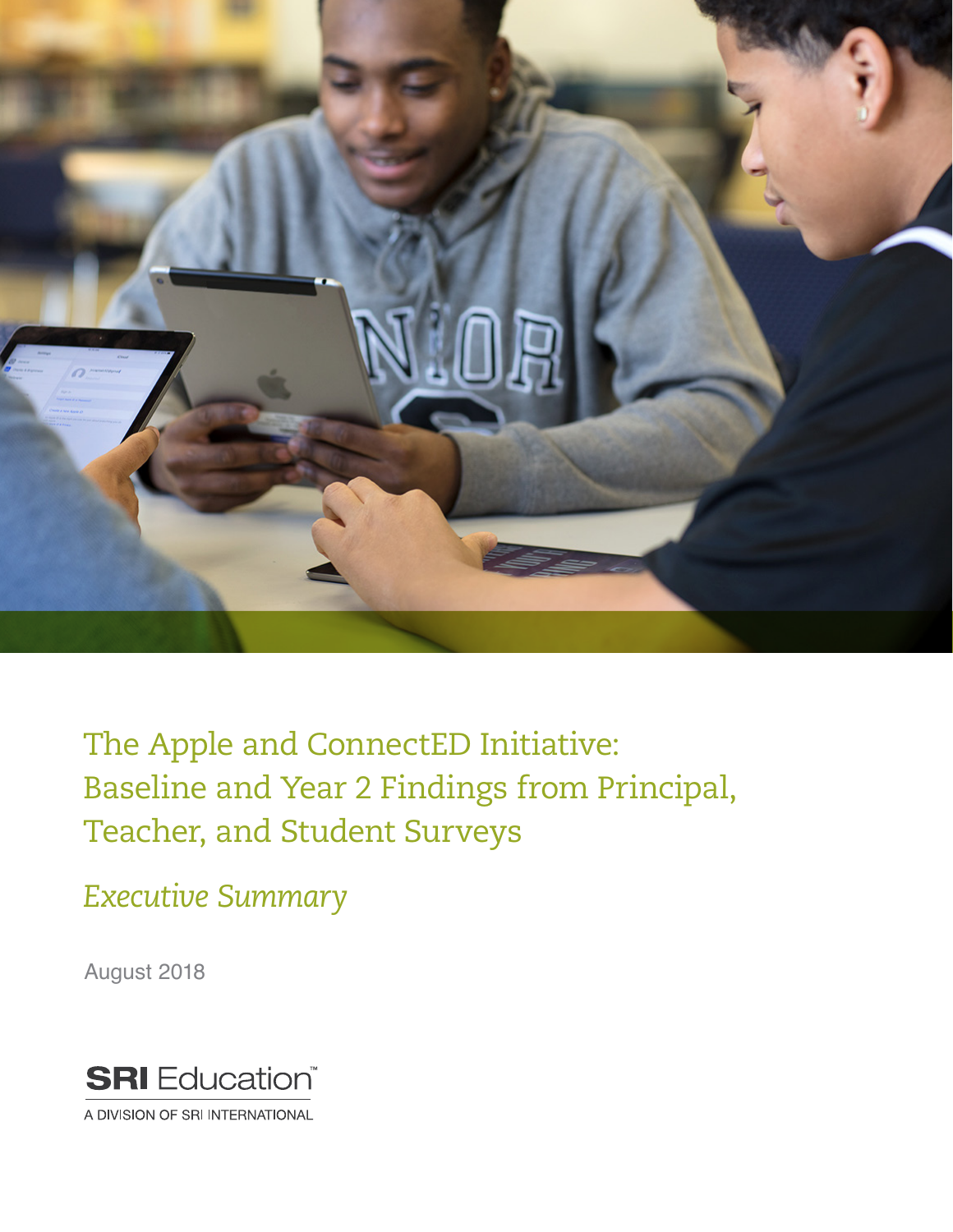# **Authors**

Corinne Singleton, Linda Shear, Emi Iwatani, Natalie Nielsen, Ann House, Sara Vasquez, Tallie Wetzel, Sarah Gerard

### **SRI** Education

SRI International is a registered trademark and SRI Education is a trademark of SRI International. All other trademarks are the property of their respective owners. © 2018 SRI International.

This report was developed by SRI Education, based on research funded by Apple. The findings and conclusions contained within are those of the authors, and do not necessarily reflect the positions of Apple.

# **Suggested Citation**

Singleton, C., Shear, L., Iwatani, E., Nielsen, N., House, A., Vasquez, S., Wetzel, T., Gerard, S. (2018). *The Apple and ConnectED Initiative: Baseline and Year 2 Findings from Principal, Teacher, and Student Surveys: Executive Summary.* Menlo Park, VA: SRI Education.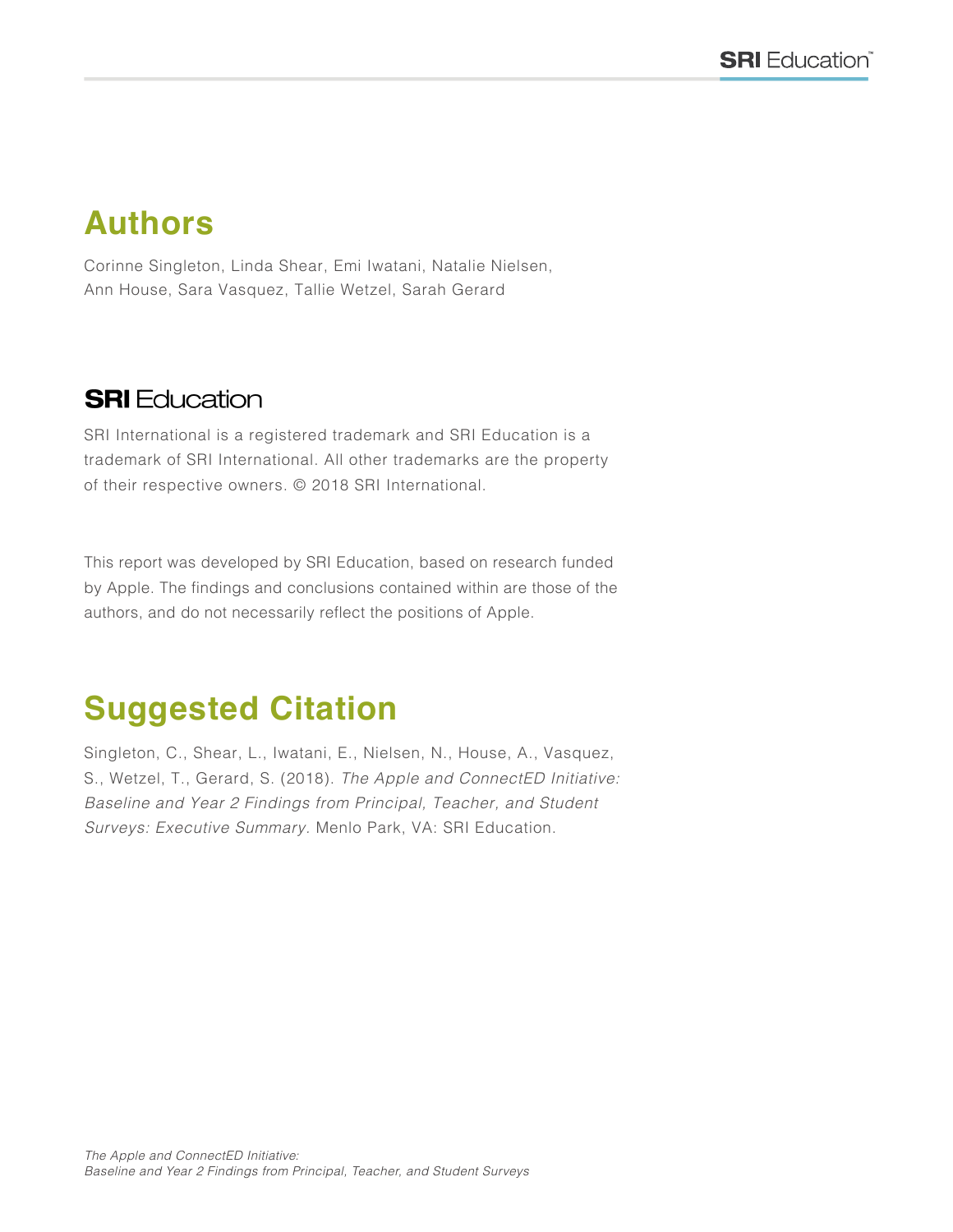# **Introduction**

Launched in 2014, the Apple and ConnectED initiative represents a substantial corporate investment in the goal of improving opportunities, in learning and in life, for students in some of the most underserved communities in the country. While the potential of technology to help prepare students for the future is widely celebrated, persistent gaps in the frequency and character of its use in low-income schools threaten to exacerbate existing academic inequalities. The initiative seeks to address this issue by bringing not just technology but also comprehensive support that includes planning, professional learning, and ongoing guidance to 114 underserved schools across the nation. The goal is to promote more personalized and student-centered educational experiences that support critical thinking and conceptual understanding and, in turn, improve learning outcomes for students.

This report is the first in a series from a rigorous evaluation of the Apple and ConnectED initiative conducted by SRI International (SRI). The full study combines surveys, case studies, achievement data, and examination of learning opportunities to offer a well-rounded picture of what it takes to leverage technology to dramatically improve learning opportunities, particularly in schools and communities that have had limited access to equitable opportunities in the past. The current report summarizes results from surveys of teachers, school leaders, and students in the first two years of the initiative.

The Apple and ConnectED initiative offers an unparalleled testbed for such a study. The initiative required that schools have a minimum of 96% students who quality for free and reduced lunch in order to apply, ensuring the

initiative reached schools serving economically disadvantaged populations; school selection was also based on demonstration of strong leadership capacity and a compelling school vision. Apple sought to leverage insights from decades of experience bringing technology to classrooms to design a suite of offerings that would give the selected schools the support they needed to reach their goals for the students. This comprehensive initiative includes devices (including an iPad for every student and an iPad and MacBook for every teacher); infrastructure upgrades; a dedicated team to provide sustained support for leadership development, teacher professional learning, technology and project management; and access to an ecosystem of apps and other digital learning resources. Recognizing the diversity of the participating schools, the initiative customized both implementation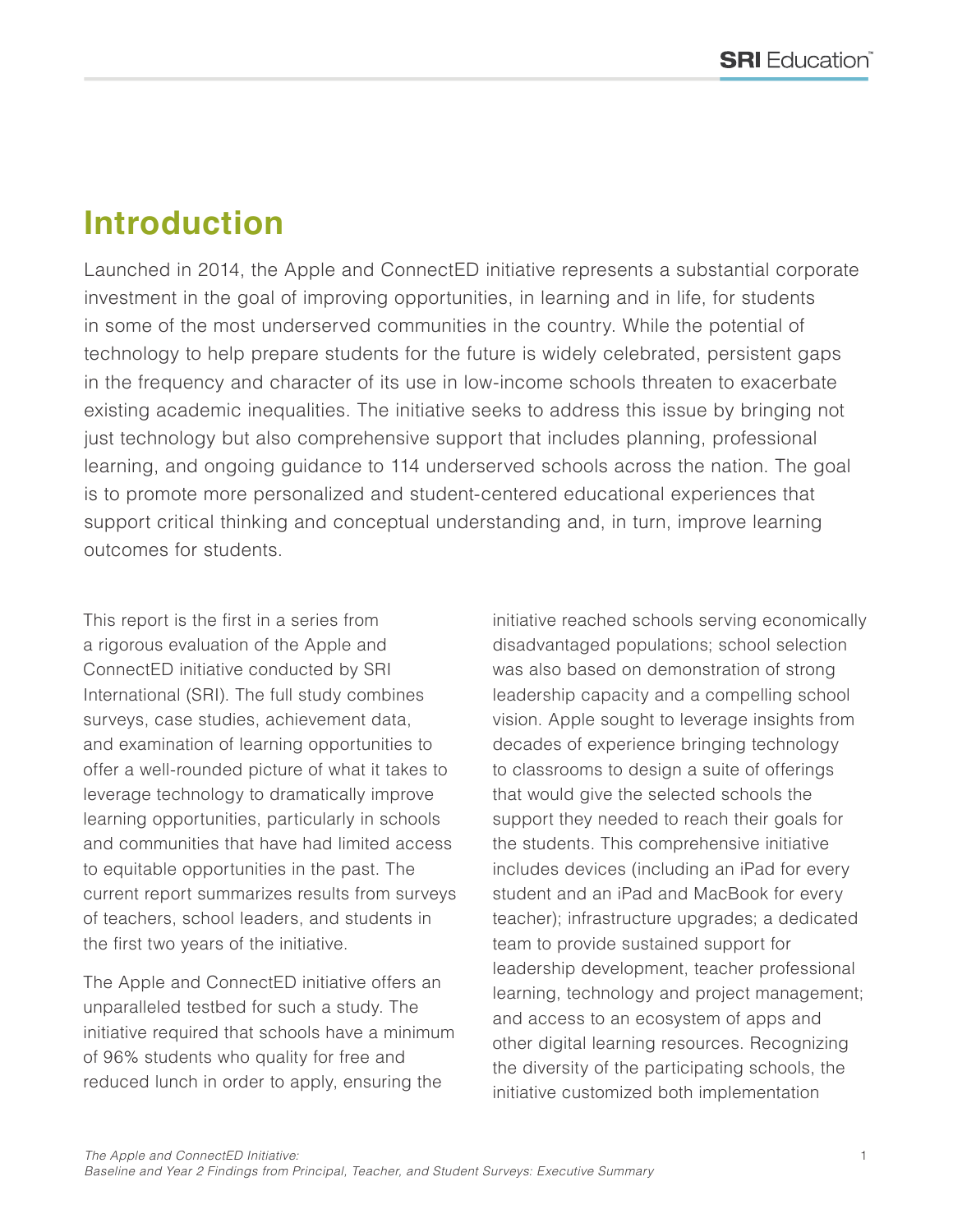timelines and support to meet the unique needs of each school setting.

Overall, a total of 114 schools are participating in the initiative, including 72% elementary, 12% middle, 10% high schools, and 6% that span these grade ranges. These schools are geographically and demographically diverse and serve a wide range of disadvantaged communities. Compared with other high-poverty schools, these schools experienced roughly similar rates of principal turnover (approximately 41% over two years), but they had higherthan-average numbers of new teachers (approximately 22% of teachers had less than 4 years of experience). Technology access was often limited within the communities served by these schools, with 55% of principals estimating in 2015 that at least 75% of their students lacked home access to the internet.

This report focuses on data from principal, teacher, and student surveys. To date, two rounds of principal surveys (spring 2015, spring 2017) and teacher surveys (fall 2015, spring 2017) have been conducted in 101 participating schools. In addition, 13 schools participated in a student survey (winter of 2016-17 school year). Because schools received their technology according to their readiness rather than all at once, at the time of the spring 2017 teacher and principal surveys participating schools had been using their Apple resources between 5 and 17 months; at the time of the student survey, between 3 and 17 months. This variation in time spent with the devices is important, as the findings reported here are averaged across this range of schools and thus reflect different amounts of time and maturity for the technology integration.

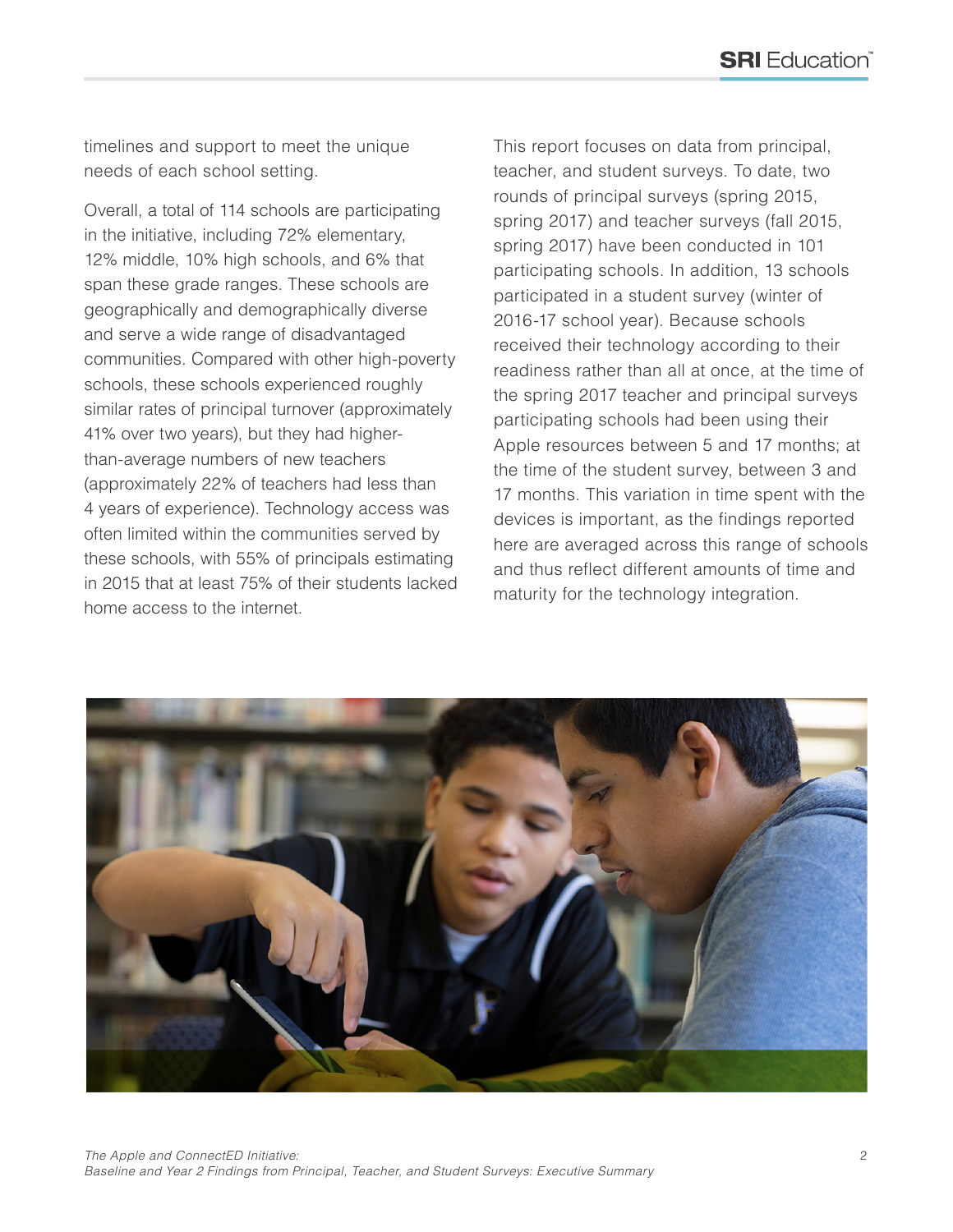# **Early Findings**

Survey reports demonstrate increases in technology use and some initial evidence of more student-centered pedagogies as the Apple and ConnectED initiative got underway. The results summarized below suggest that the early path of the initiative is consistent with the typical trajectory of change for technology-related initiatives, in terms of the types of changes that tend to emerge first. The initiative is thus well positioned to realize its intended goals in these high-poverty settings.

### **Changes in Technology Use**

Apple provided technology infrastructure upgrades and devices for all principals, teachers, and students, along with a sustained program of coaching and consulting. The influx of technology was an important, but by no means singular, component of the initiative.

**Teachers began using technology more frequently than at baseline, especially for differentiating instruction.** By spring 2017, teachers were using technology more frequently, for a greater portion of class time each day, and in more varied ways, than they had been at baseline. The largest increases in teacher technology use were for activities related to monitoring students' learning and adapting instruction to individual students' needs, highlighting the value of technology for offering insight into student progress and understanding.

Teachers also increased their use of technology in searching for instructional materials and presenting information to students, although these activities were already common at baseline.

#### **Students are using technology more frequently and for varied learning**

**activities.** Expanding access and increasing student use of technology in the context of high-quality learning activities are important first steps toward the larger goal of digital equity. Students indeed increased their use of technology, with the percentage of teachers reporting daily student use in their classroom growing from 31% in 2015 to 75% in 2017. The most common activities reported by students were finding information (e.g., 70% of student survey respondents looked up information at least weekly) and creating products such as presentations. Further, 75% of teachers reported that their students used learning games at least weekly, with students at elementary grades playing more learning games than older students.

**Teachers whose students tend to increase technology use have certain shared characteristics, and in turn report using technology in more innovative ways.** Of the teachers whose students used technology infrequently prior to the initiative, a few striking differences exist between those whose students' use grew substantially during the initiative and those who did not. The teachers whose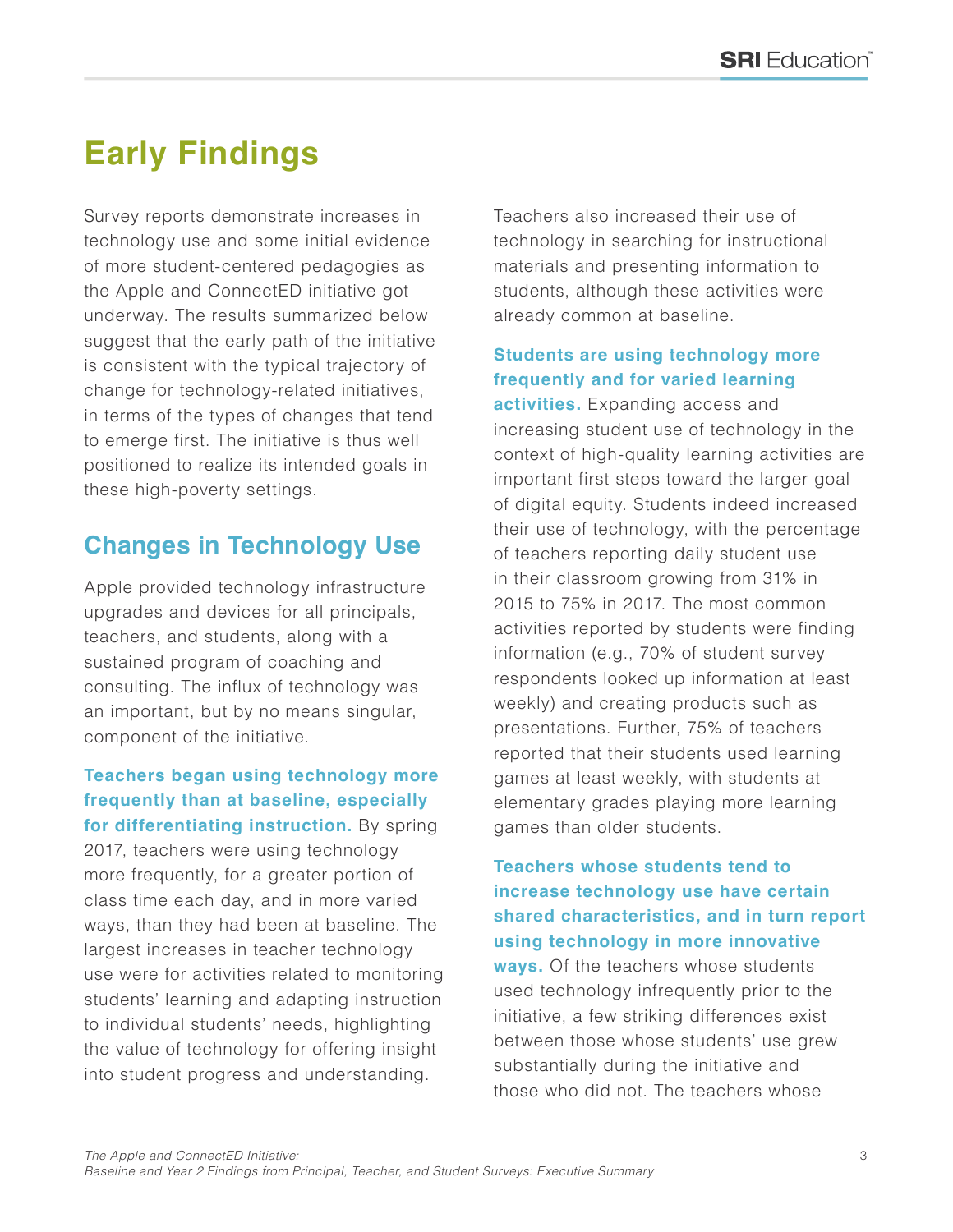students became more active users of technology tended to use more technology themselves and had somewhat more positive initial attitudes toward technology. In contrast, teachers whose students used technology less frequently reported less initial confidence and more challenges managing workflow and finding appropriate digital content. Teachers whose students increased their use of technology also reported higher rates of using technology in innovative ways—that is, for activities that would not have been possible without it. These findings suggest teacher comfort and confidence with educational technology influences uptake and instructional innovation. Varying levels of support are required to meet teachers where they are and support them in meaningful technology integration.

### **Perceived challenges to using technology in instruction decreased greatly**

**compared to baseline.** Prior to the Apple and ConnectED initiative, teachers in these high-poverty schools faced a number of barriers to implementing technology in the classroom, each of which diminished drastically as the initiative got underway. The initiative appears to have successfully resolved the issue of adequate and reliable technology access for students: In 2015, many teachers had major concerns about internet reliability or malfunctioning devices (44% and 40%, respectively). By 2017, the number of teachers with similar concerns dropped precipitously to just 15% and 6% respectively. In addition, fewer teachers believed that insufficient instructional time

was a major barrier in 2017 than in 2015 (15% vs 35%), suggesting that when access becomes smoother, technology use demands less instructional time than it might otherwise. An important concern that remained constant over time across principals, teachers, and students was the issue of student behavior associated with using technology, confirming that school-wide technology policy and classroom management strategies need attention in order for technology integration to be productive.

## **Deeper Learning Opportunities for Students**

The Apple and ConnectED initiative is predicated on the belief that instruction supported by digital resources can help students to develop the skills and mindsets needed to learn academic content more deeply and thrive in the 21st Century. The initiative defines "deeper learning" in five dimensions: teamwork; communication and creation; personalization of learning; critical thinking; and real-world engagement. Of these, the first four were included on both 2015 and 2017 surveys; real-world engagement was added to the survey in 2017 based on evolving definitions.

### **The overall frequency of deeper learning opportunities increased slightly over**

**time.** All four deeper learning dimensions that were measured at both baseline (2015) and the spring of 2017 increased in frequency. These changes were relatively small in magnitude, but they are nonetheless statistically significant. The greatest gains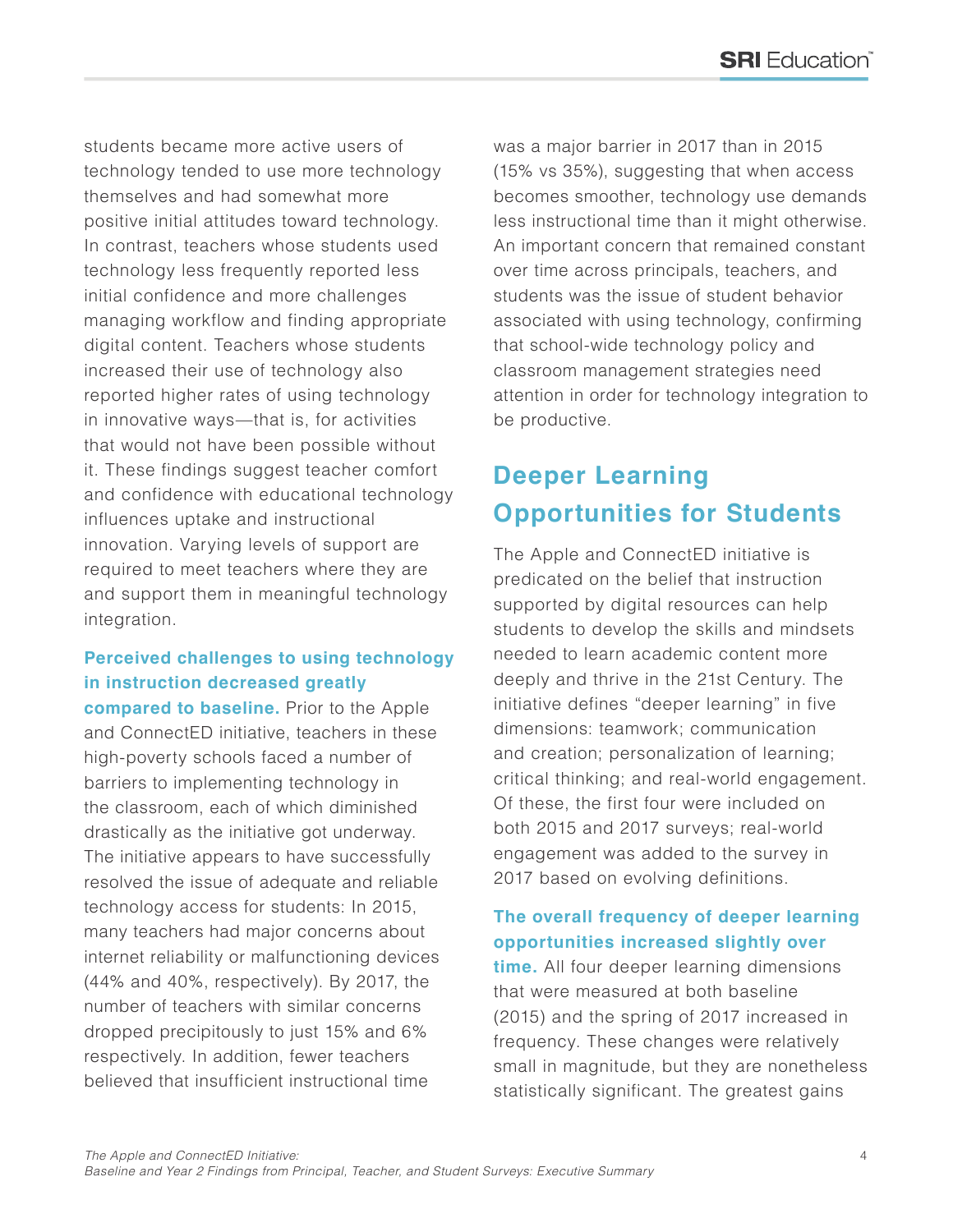were seen in personalized learning and correlated with technology use: teachers who used technology more frequently also reported offering more personalized learning opportunities for students. The smallest overall gains were in communication and creation. At a basic level, students were more often using newly available tools such as iMovie and GarageBand to create products that communicated their ideas. However, most of these opportunities for communication and creation did not reflect advanced requirements such as attending to the needs of an audience or applying principles of design. In general, first steps toward deeper learning opportunities were evident in classrooms; at the same time, more support may be needed for teachers to craft increasingly strong opportunities for critical thinking, teamwork, and other elements of deeper learning.

#### **Elementary school teachers were responsible for most of the increase in deeper learning opportunities**. Elementary

teachers increased the frequency of deeper learning opportunities for teamwork, communication and creation, personalization of learning, and critical thinking in their classrooms between 2015 and 2017. High school teachers, in contrast, stayed at the same levels across all deeper learning dimensions, and middle school teachers increased opportunities for personalized learning but not for collaboration, critical thinking, or communication and creation. This variation may be partly explained

by the nature of learning opportunities that can support test proficiency at each level. For example, elementary schools commonly used adaptive learning games (which drove the increase in personalized learning across levels). These learning games focused on reading and mathematics and were regarded as helpful for basic skills development and therefore enhanced test performance. In contrast, at the high school level, teachers reported struggling to introduce digital learning activities without detracting from lessons they believed would more directly support test performance.

## **Apple Support for Technology Integration**

Among the members of the dedicated support team that came as part of the Apple and ConnectED initiative, each school had an Apple Development Executive (DE) who worked closely with the school principal around strategic planning and instructional leadership, and a designated Apple Professional Learning Specialist (APL Specialist) who devoted a total of 17 days onsite working with teachers during the first year of implementation. All Apple DEs and APL Specialists have extensive backgrounds in education, including education training and classroom experience. Survey questions were designed to help assess how this support aided leadership development and teacher professional learning.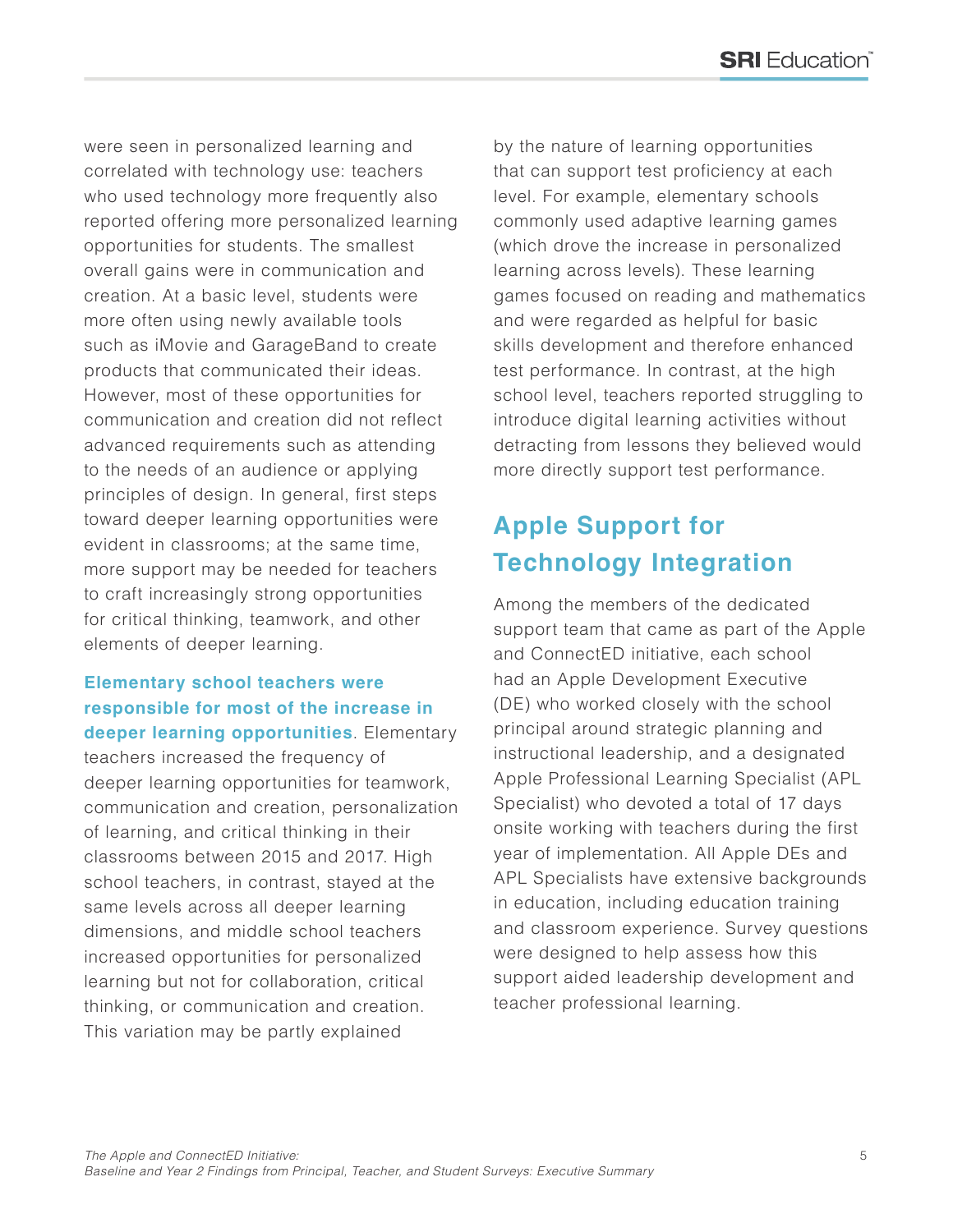**Teachers described the support they received from Apple Professional Learning Specialists (APL Specialists) as both distinct in nature and more impactful than other professional development (PD) they had received.** In contrast to PD they had received prior to the initiative, teachers reported that the professional learning from their APL Specialist (including trainings and informal interactions) focused more directly on their needs; was more hands-on and less lecture-based; and had more follow-up than PD from other sources. They indicated that support from their APL Specialist was more impactful than other PD in the degree to which they used new lessons in their teaching and improved their comfort in allowing students to take initiative. Over 90% of teachers agreed that the professional learning bolstered their confidence around using technology for teaching and learning and gave them concrete skills for selecting digital content and using technology to support student learning.

### **Principals were also enthusiastic about the leadership development they received from**

**Apple.** Of the 82 principals responding to the survey, more than 90% reported that working with their DE was valuable for a range of leadership activities, from clarifying a vision for the school that specified what it would mean to integrate technology into learning, to gaining and implementing new ideas for leadership, to supporting the practical management of implementing a school-wide technology initiative. Perhaps not surprisingly, existing practices proved most difficult to change, with only 35% of principals stating that the Apple leadership support had changed existing leadership practices to a great extent.

## **Principal and Teacher Attitudes and Beliefs**

Beliefs about pedagogy and educational technology form a spectrum, from a more curriculum-focused orientation to a more student-centered orientation, and from skepticism about educational technology to enthusiasm. While a curriculum-focused orientation emphasizes the role of the teacher in delivering established content to students, a student-centered orientation focuses on engaging students in critical thinking and sense-making in a manner responsive to the needs and abilities of the students themselves. For teachers to make a transition toward more student-centered pedagogies and deeper technology integration, beliefs that support these transitions are important.

### **Teachers' pedagogical beliefs shifted slightly toward student-centered pedagogy, while principals' beliefs remained**

**unchanged.** Overall, participating teachers started out with pedagogical beliefs that trended slightly toward a student-centered orientation (i.e., emphasizing personalization and students' sense-making and engagement over more structured content and classroom management), and they moved a bit more in this direction over the course of the initiative. The change was statistically significant, implying that some teachers are becoming more open to the student-centered orientation the initiative seeks to promote and that is supported by research (NRC, 2000; Sawyer, 2006). Principals started out with a stronger student-centered orientation than teachers and that did not change over this timeframe.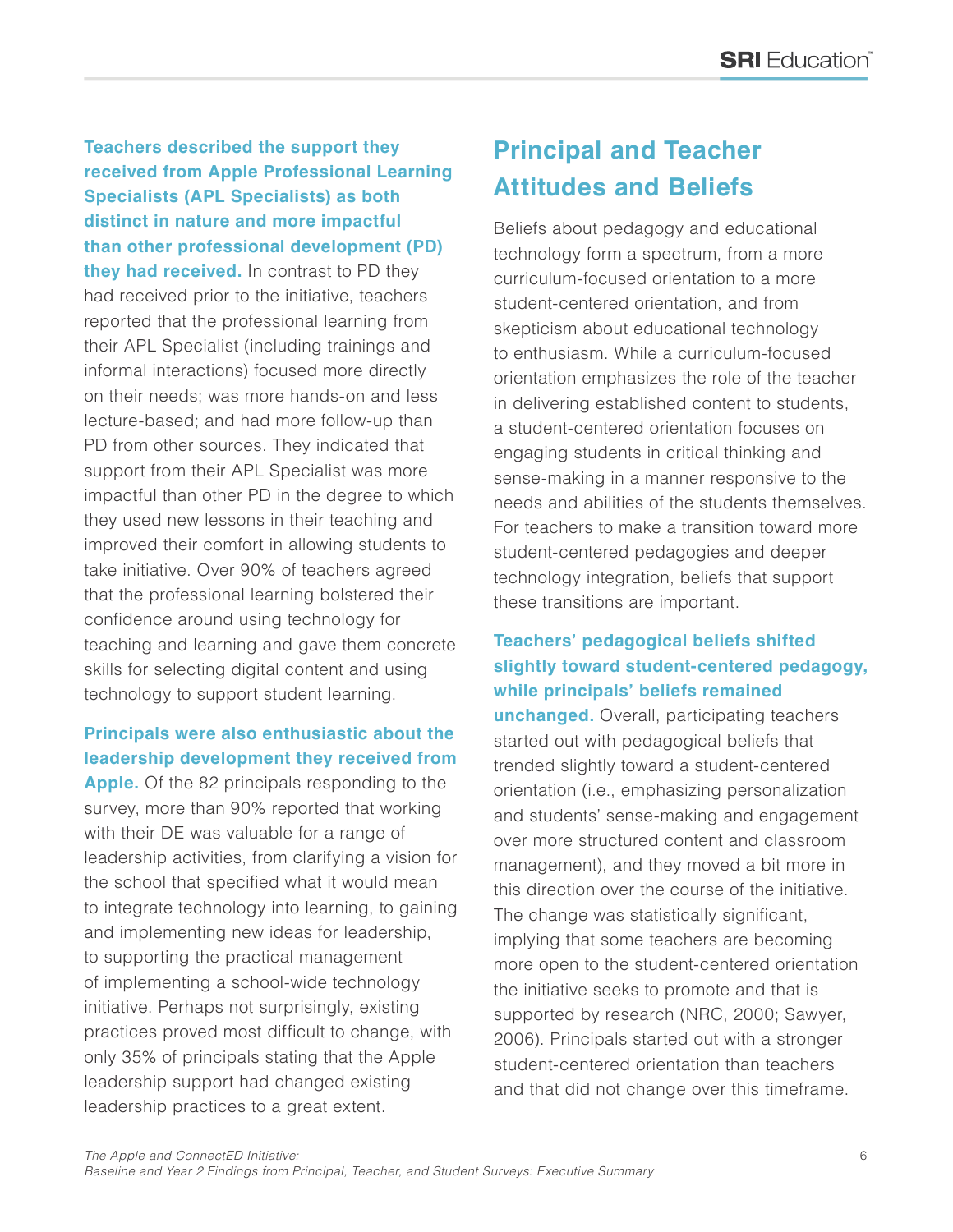**Teachers' views of educational technology remained strongly positive overall, but some—especially high school teachers expressed new reservations about educational technology.** Participating teachers had strongly positive views of educational technology at the outset: they generally believed that educational technology could support student learning and had few drawbacks in terms of added work or distractions. By 2017, these beliefs remained fairly strong, though they dipped somewhat from the baseline. Consistent with prior findings about differences across schooling levels, these dips in enthusiasm were more pronounced for high school teachers than for elementary or middle school teachers.

## **Outcomes for Teachers and Students**

The Apple and ConnectED initiative aims to meaningfully improve learning experiences for some of the nation's most underserved students. Beyond traditional measures of academic success, the hope is that the initiative will improve the school experience for these students, making learning more relevant to their lives, offering more opportunities for students to express themselves, and building their skills for work and life.

#### **Principals reported that the Apple and ConnectED initiative benefited their**

**schools and teachers.** By 2017, most principals agreed that the initiative was showing strongly positive outcomes in terms of technology access, teacher confidence around teaching with technology, and student

engagement and technology skills, with relatively strong growth in reports of students' 21st century skills as well. However, principals reported that the initiative had not yet had as much impact on teacher pedagogy and traditional academic outcomes such as school accountability metrics. These reports align with the expected change trajectory, which anticipates that technology use and confidence emerge first as teachers begin incorporating technology into their work, and that more traditional measures of academic success are slower to change.

### **Teachers reported that the initiative supported student engagement and skills.**

Teachers agreed almost unanimously (98%) that the initiative has been valuable for their schools. Specifically, teachers reported that the initiative benefited students in terms of engagement, learning, and preparation for future success. Regarding engagement, teacher-reported levels of student engagement grew slightly from 2015 to 2017; the change was statistically significant. In particular, basic aspects of engagement (e.g., paying attention) started high and remained high, while deeper forms of engagement (e.g., going beyond expectations) increased over baseline measures. These signs of deeper engagement are important because they suggest that students are not merely on task, but that they are becoming more invested in their work. Regarding learning, teachers reported small but statistically higher levels of student proficiency across most deeper-learningrelated skills (e.g., figuring out something new; working collaboratively; creating strong products) since the initiative began. The ability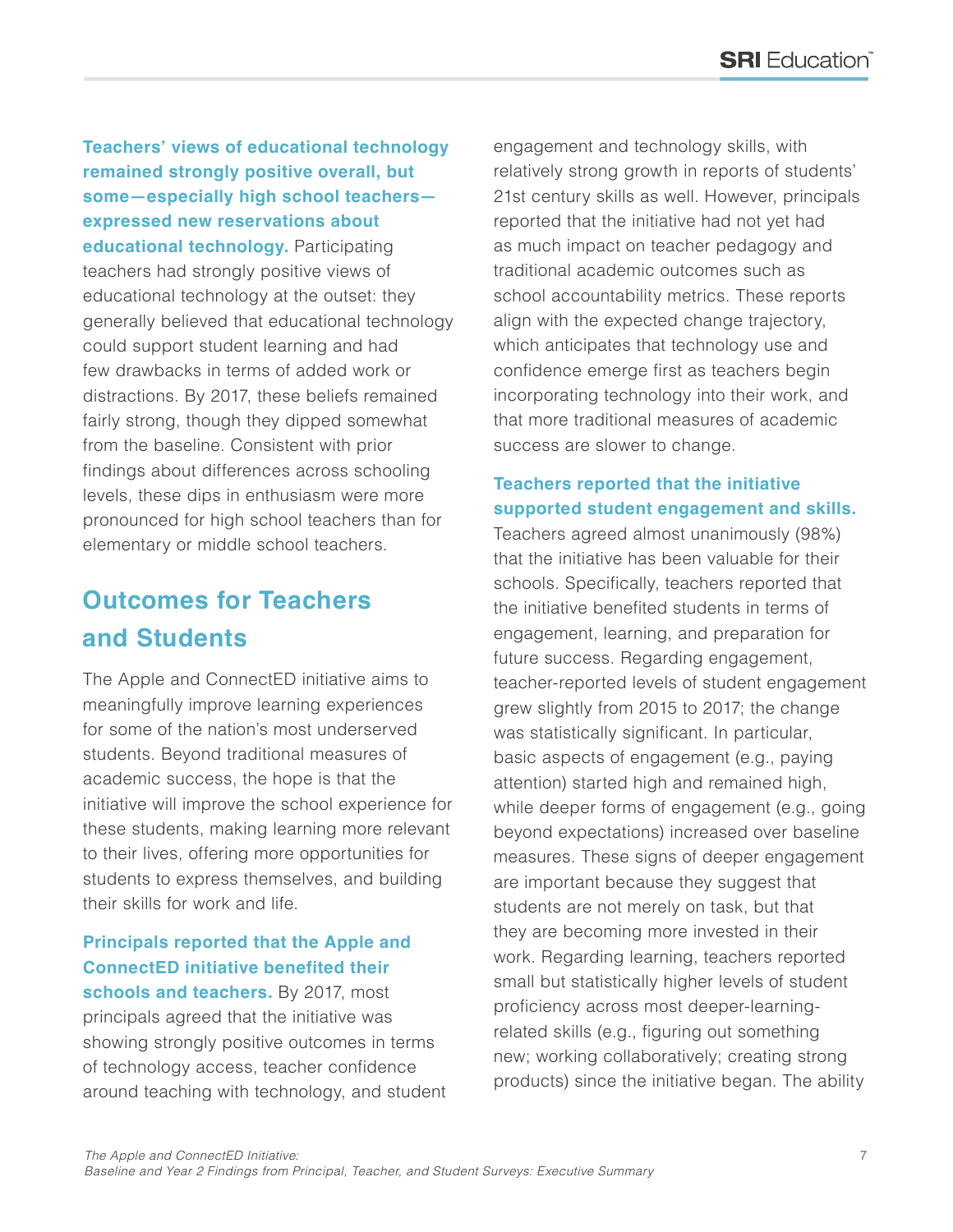to solve open-ended problems remained stable over time. These findings also align with what we know about the technology use and the deeper learning opportunities that students are experiencing: classroom experiences at this early stage in the initiative have typically featured the use of technology to create products and collaborate with peers. Learning activities that demand open-ended problem solving and critical thinking are in evidence in some classrooms, but these opportunities are not yet common.

**Students were enthusiastic about their experiences with the Apple and ConnectED initiative, with positive reviews about how the iPad impacted their engagement**  and learning at school. Students were very positive about their overall experience with

iPads, with elementary students (like their teachers) showing even stronger enthusiasm for the initiative than middle and high-school students. Students were also very positive about how the iPads have changed learning, with majorities reporting the technology helped them to stay engaged, collaborate, and learn. Many students also believed that iPads helped teachers know them better, both because they gave students more opportunities to express themselves and their personal interests and because the technology gave teachers more opportunities to see how their students were doing academically. These student reports mirror those from teachers, who indicated that the iPad enables them to personalize their instruction more than they could previously.

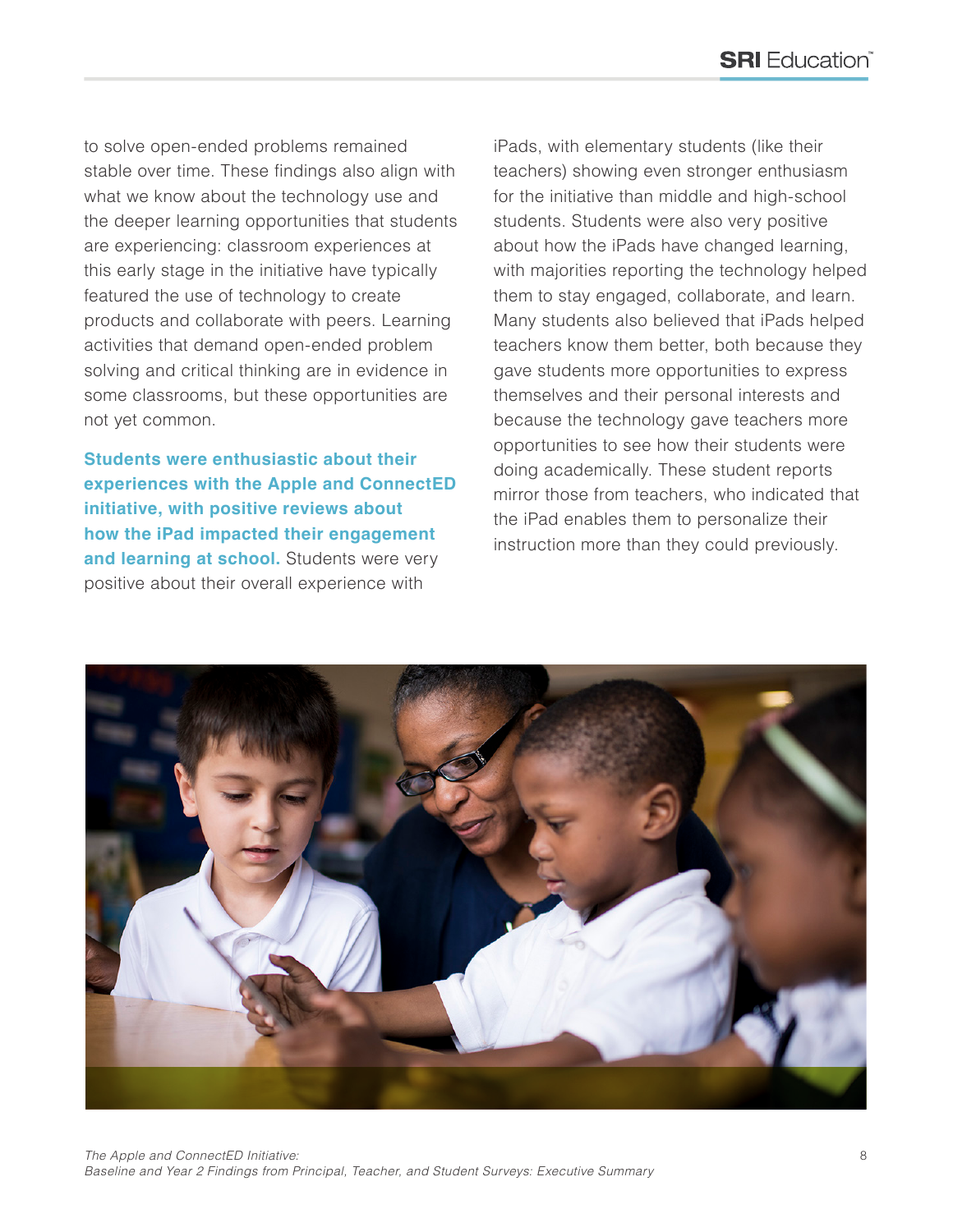# **Conclusion**

The scale and the comprehensive design of the Apple and ConnectED initiative, along with its focus on schools serving highpoverty communities, make it noteworthy among technology integration efforts. It goes far beyond many technology initiatives to include in-depth strategic planning, ongoing technology support, and personalized, professional learning for school leaders and teachers. Further, it abandons a one-sizefits-all approach in favor of supporting each school on its own unique journey to improve student experiences and outcomes. These features make the initiative particularly fruitful for research as well, providing an opportunity to study the interplay of different design elements and how they influence implementation paths and ultimate success. Early findings from the research suggest that these design features have helped principals and teachers take important first steps toward achieving their goals.

The changes documented thus far, from broad increases in technology use to deeper student engagement to more frequent opportunities for certain types of deeper learning, represent significant advances toward the types of teaching and learning envisioned by Apple and by participating schools. While an influx of technology of this magnitude would be expected to promote excitement and new opportunities, immediate widespread use is by no means guaranteed, and these initial advances

suggest the strength of the initiative's comprehensive support model and the power of personal support for teachers as they navigate what is often an overwhelming process of change.

At the same time, these changes follow a relatively common trajectory for educational initiatives: technology use and deeper learning have increased first in ways that take advantage of tools and practices that are ripe for implementation right out of the gate, laying important groundwork for deeper changes to teaching and learning that might emerge. The initiative is now entering a new stage, transitioning to a more explicit focus on the deep integration of technology to support critical thinking and conceptual understanding, and evolving new ways to help schools to sustain their positive trajectory amidst inevitable turnover of key staff and other unavoidable interruptions.

For others who may be considering technology integration initiatives, the Apple and ConnectED initiative offers both lessons and new questions to pursue. The initiative highlights the importance of comprehensive and personalized support for technology integration and instructional change. As these implementations mature, on their own paths and within their own local settings, they can continue to instantiate models of what is possible within these diverse contexts and to inform important questions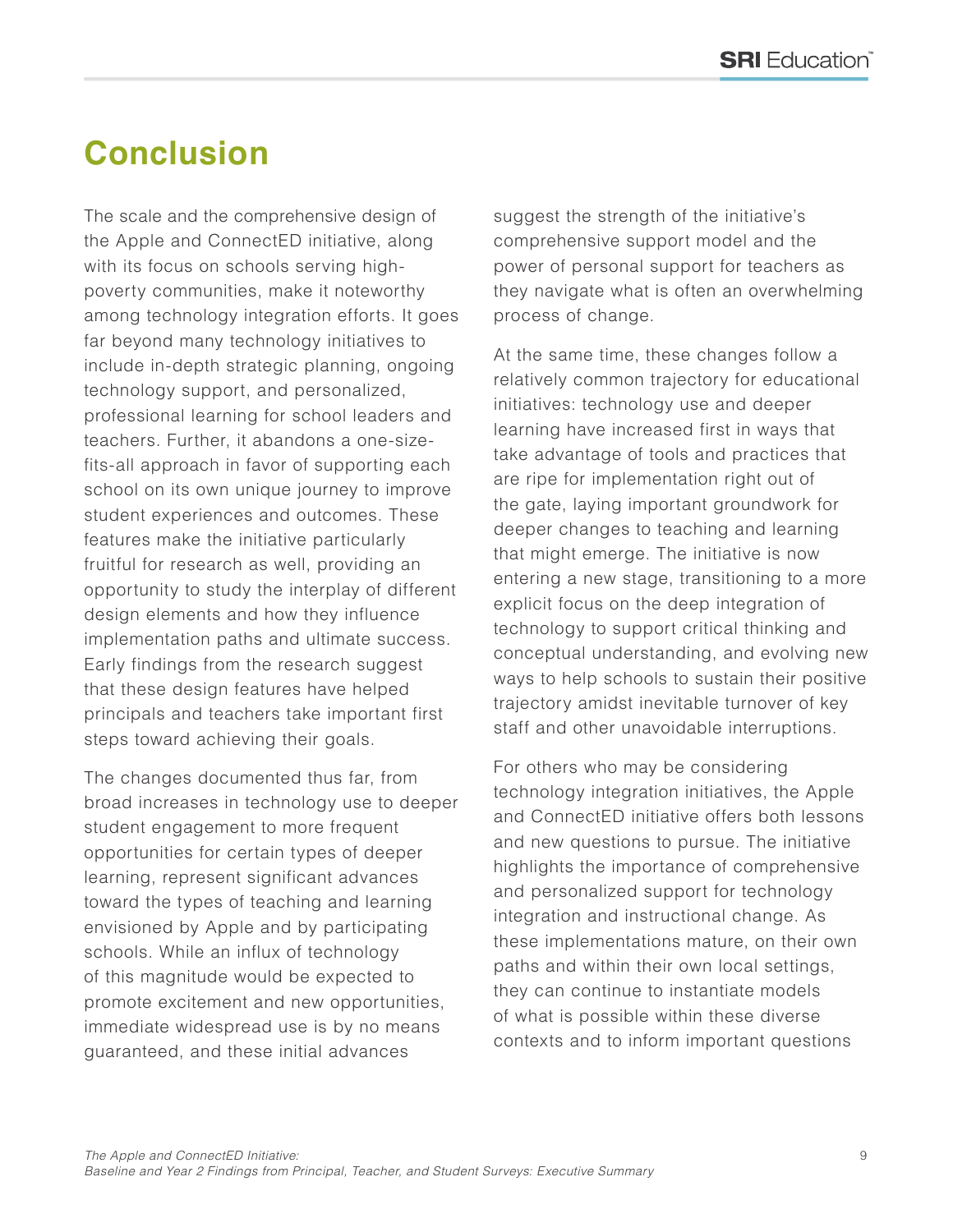about the most essential forms of support, the variety of paths to meaningful change, and mechanisms for promoting sustainability and scalability beyond initial investments.

In this next phase of the initiative, schools face the challenge of deepening the changes they have made thus far: using technology in ways that allow students to visualize complex concepts, connect with the world around them, and build their skills for the future. With these continued advances, schools have the opportunity to make an increasingly profound difference in the education and lives of their students.